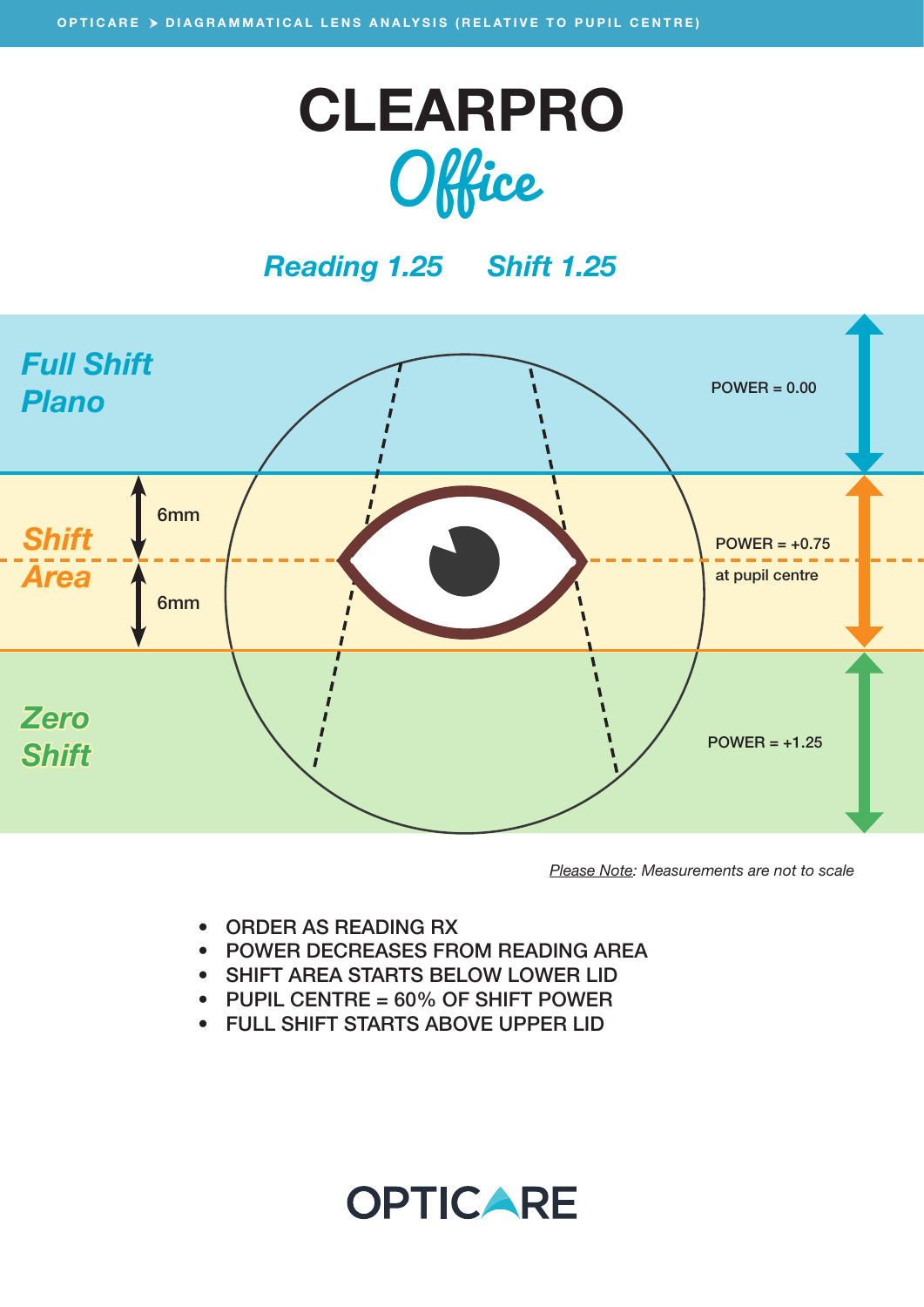

### *Plano 0.00 Add 1.25*



*Please Note: Measurements are not to scale*

- ORDER AS DISTANCE RX WITH READING ADDITION
- ADD RANGE IS +0.25 TO +2.50
- ORDER THE ADD IN PLUS POWER
- INTERMEDIATE ZONE STARTS 2MM BELOW PUPIL CENTRE
- POWER CONTINUES TO INCREASE BELOW PUPIL HEIGHT

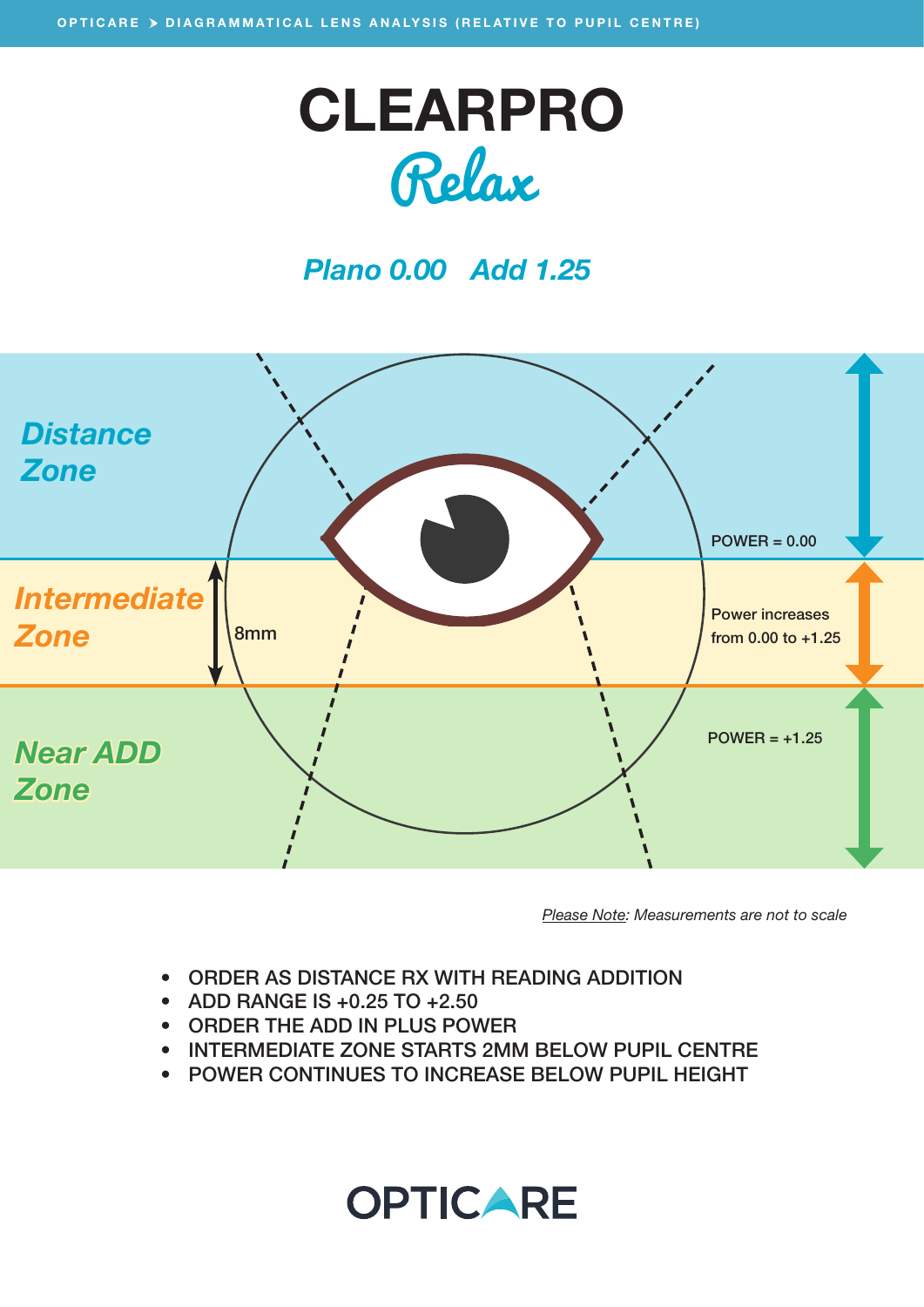## INFINITY 3D MAXIMA

#### *Plano 0.00 Add 1.50*



*Please Note: Measurements are not to scale*

- ORDER AS DISTANCE RX WITH READING ADDITION
- ADD RANGE IS +0.75 TO +3.50
- ORDER THE ADD IN PLUS POWER
- INTERMEDIATE ZONE STARTS 4MM BELOW PUPIL CENTRE
- POWER CONTINUES TO INCREASE BELOW PUPIL HEIGHT

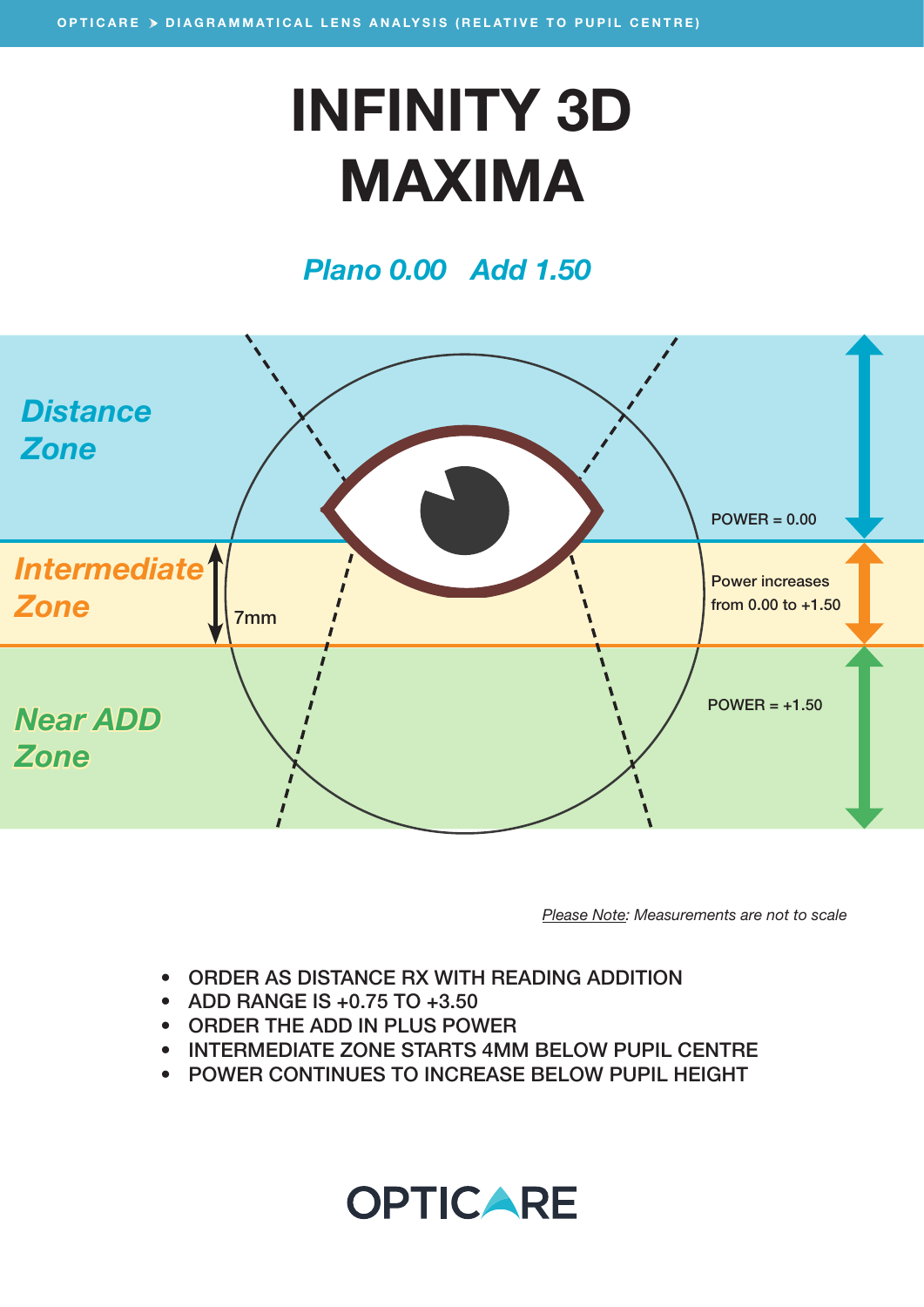# INFINITY 3D MULTIVIEW

### *Plano 0.00 Add 1.50*



*Please Note: Measurements are not to scale*

- ORDER AS DISTANCE RX WITH READING ADDITION
- ADD RANGE IS +0.75 TO +3.50
- ORDER THE ADD IN PLUS POWER
- INTERMEDIATE ZONE STARTS 4MM BELOW PUPIL CENTRE
- POWER CONTINUES TO INCREASE BELOW PUPIL HEIGHT

### **OPTICARE**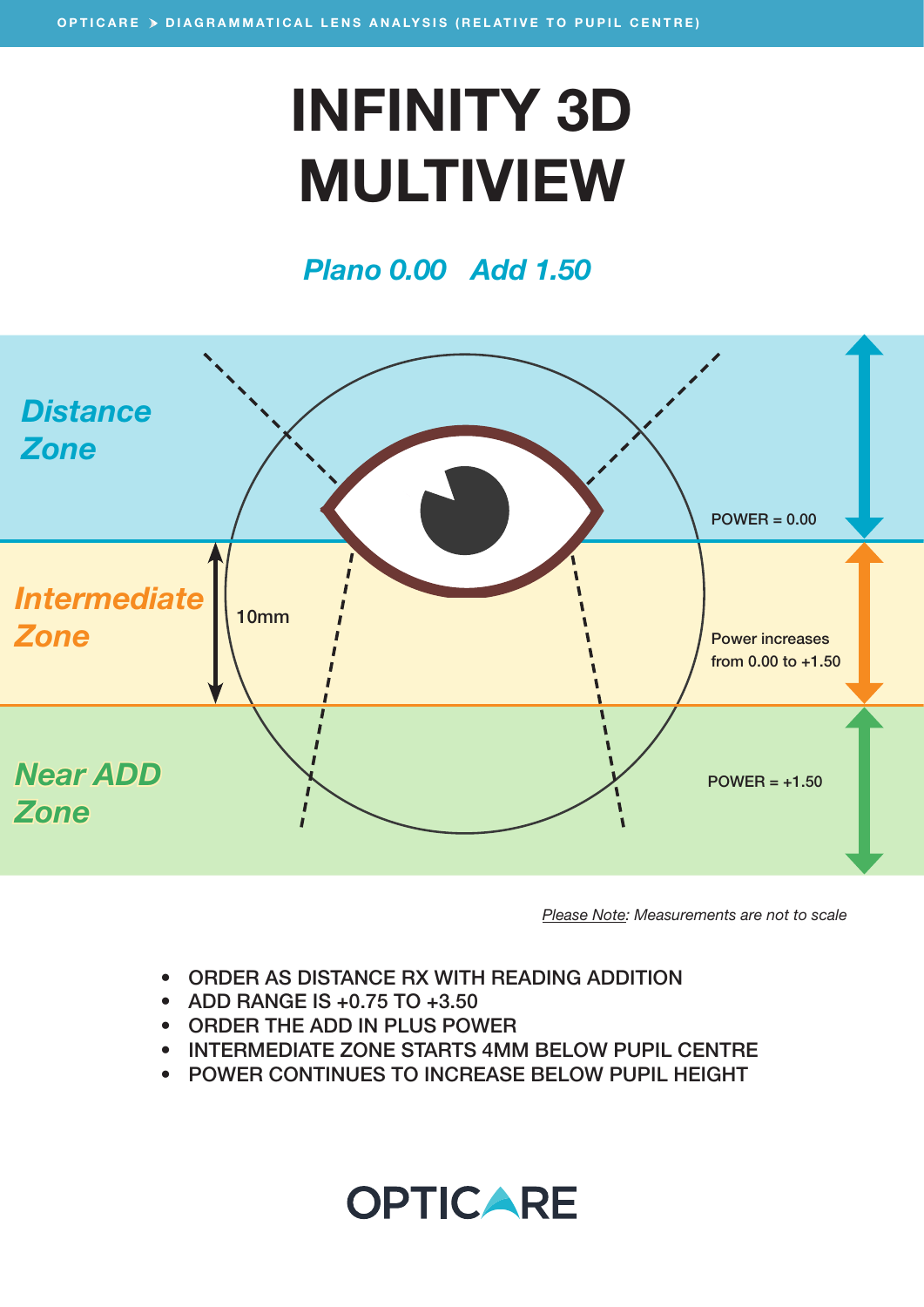# INFINITY 3D **OUTDOOR**

### *Plano 0.00 Add 1.50*



*Please Note: Measurements are not to scale*

- ORDER AS DISTANCE RX WITH READING ADDITION
- ADD RANGE IS +0.75 TO +3.50
- ORDER THE ADD IN PLUS POWER
- INTERMEDIATE ZONE STARTS 4MM BELOW PUPIL CENTRE
- POWER CONTINUES TO INCREASE BELOW PUPIL HEIGHT